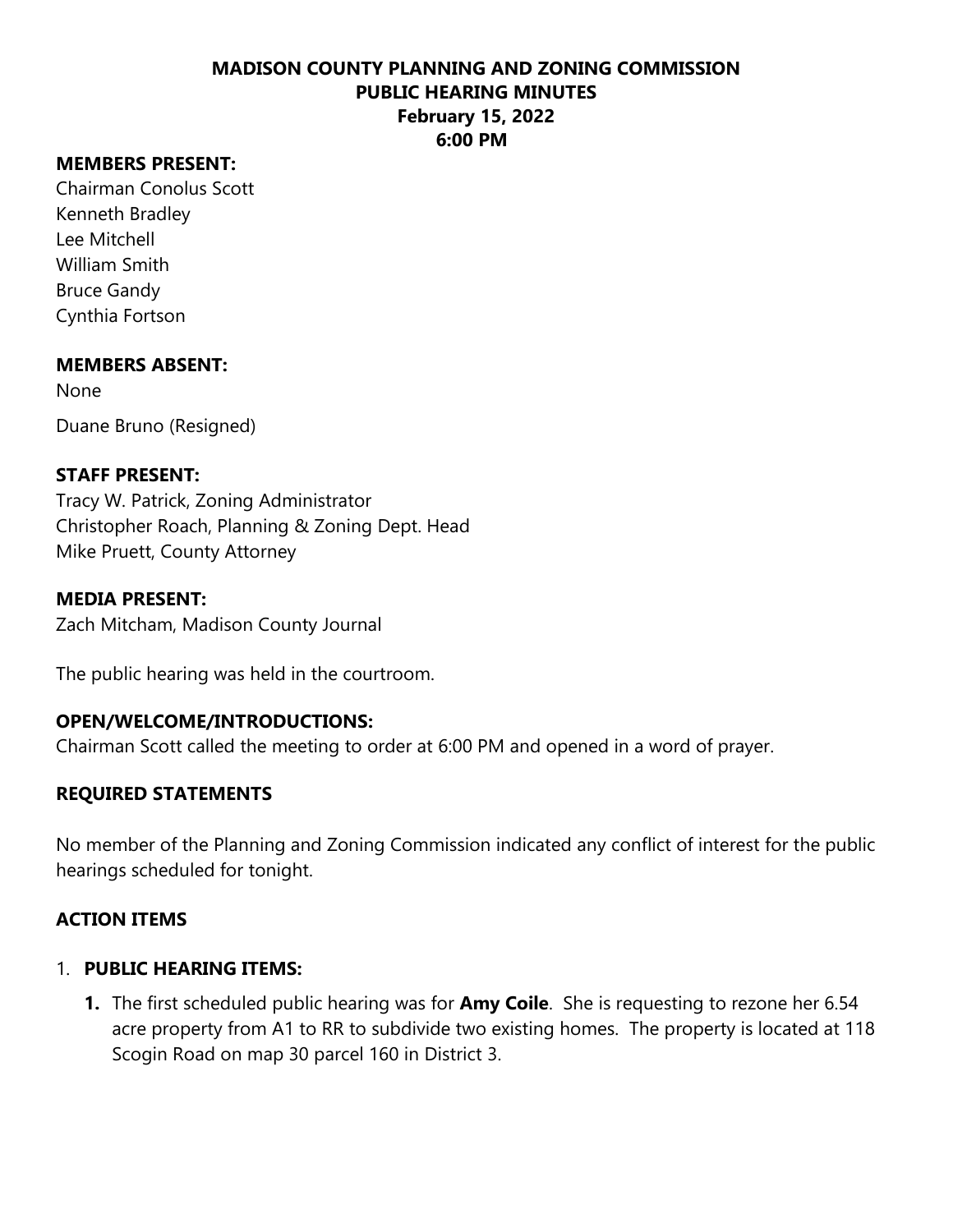Zoning Administrator Tracy Patrick explained the rezone request.

Chairman Scott opened the public hearing.

Amy Coile addressed the board and stated her intentions for the request.

Chairman Scott asked if anyone would like to speak in favor of the request. No one came forward.

Chairman Scott asked if anyone would like to speak in opposition of the request. No one came forward.

Chairman Scott closed the public hearing and the floor was opened for discussion.

The discussion was closed and a vote was taken.

On motion by Kenneth Bradley and second by Cynthia Fortson the board voted to approve the property be rezoned from A1 to RR. The vote was as follows: William Smith, Lee Mitchell, Chairman Scott, Kenneth Bradley, Cynthia Fortson and Bruce Gandy voted YES.

### **Items 2 and 3 were taken as one vote.**

(Both items were previously remanded back to the Planning and Zoning Commission by the Board of Commissioners at their public hearing on 1/3/22.)

- **2.** The second public hearing was for **Daniel Hardigree with Triple M Land Holdings, LLC.** He is requesting to rezone his 9.3 acre property from A1 to RR to subdivide into four lots to build homes. This property is located at 11626 Wildcat Bridge Road on map 65 parcel 32 in District 4.
- **3.** The third public hearing was for **Daniel Hardigree with Triple M Land Holdings, LLC.** He is requesting to rezone his 5.88 acre property from A2 to RR to take a small portion of the adjoining parcel to combine with this property and rezone to RR to subdivide into three lots to build three homes that will be no less than 1,800 sq. ft. This property is located next door to the one above on map 65 parcel 31 in District 4.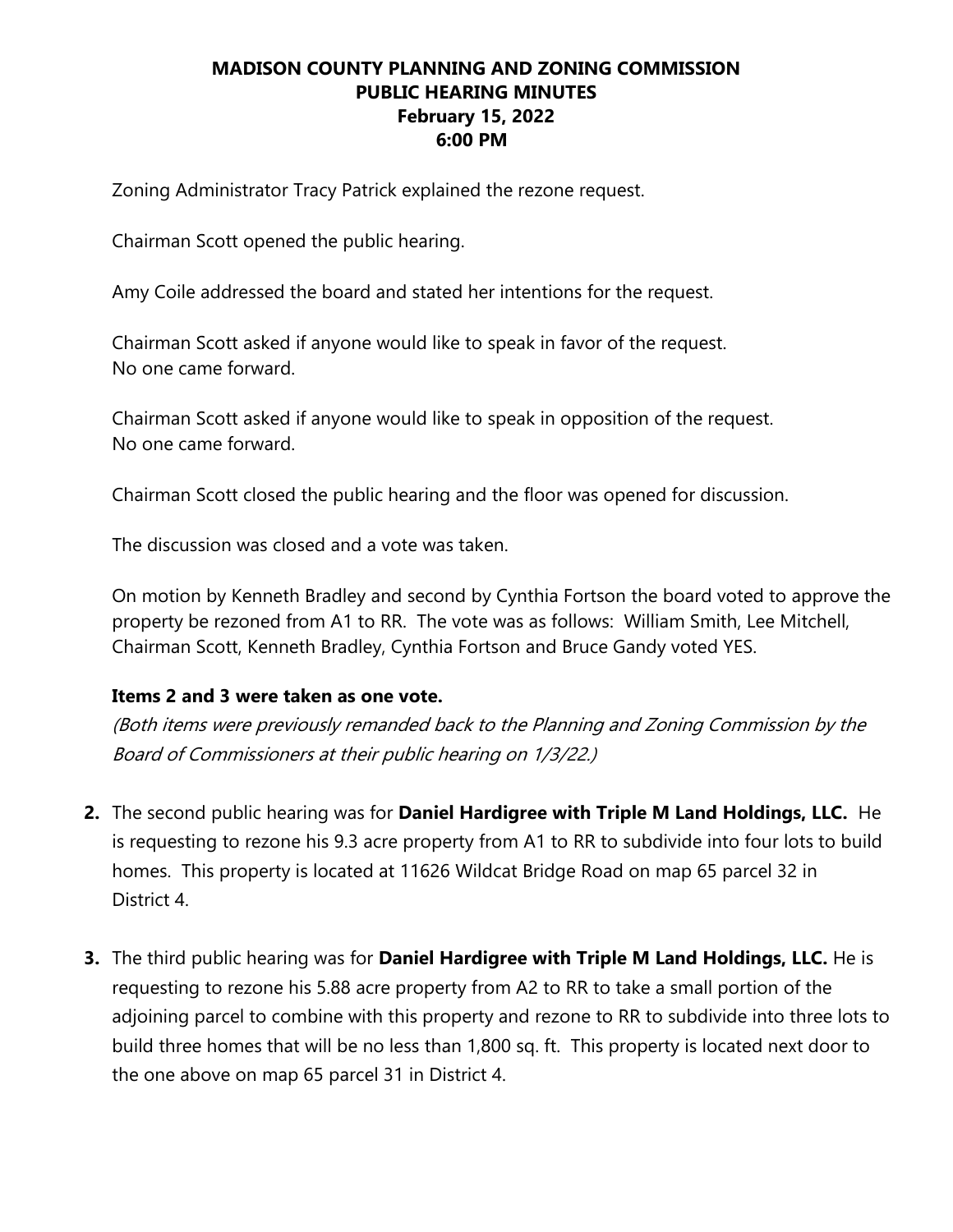Zoning Administrator Tracy Patrick explained the rezone requests.

Chairman Scott opened the public hearing.

Daniel Hardigree addressed the board and stated his intentions for the requests. Mr. Hardigree stated he had come to an agreement with the adjoining property owners that were previously opposing the request. He discussed the revisions made on revised site plan.

Chairman Scott asked if anyone would like to speak in favor of the requests.

Two adjoining property owners came forward. Both stated they were now in agreement with the requests, providing Mr. Hardigree will plant a large tree buffer along the property line and Mr. Hardigree concurred.

Chairman Scott asked if anyone would like to speak in opposition of the requests. No one came forward.

Chairman Scott closed the public hearing and the floor was opened for discussion.

The discussion was closed and a vote was taken.

A motion to approve by Bruce Gandy failed due to lack of second.

A second motion made by Chairman Scott and second by Kenneth Bradley to approve both properties with conditions that Mr. Hardigree plant a tree buffer to separate the properties for privacy. The board voted to approve both properties to be rezoned to RR. The vote was as follows: Lee Mitchell, Chairman Scott, Kenneth Bradley, Cynthia Fortson and Bruce Gandy voted YES. William Smith voted NO.

**4.** The fourth public hearing was for **Danh Nguyen with Teresa Invest Land, LLC.** He is requesting to rezone his 178.31 acre property from A2 to A1 to build (20) poultry houses. The property is located on Hudson River Church Road and Jot-Em-Down Road on map 21 parcel 12 in District 2.

Zoning Administrator Tracy Patrick explained the rezone request.

Chairman Scott opened the public hearing.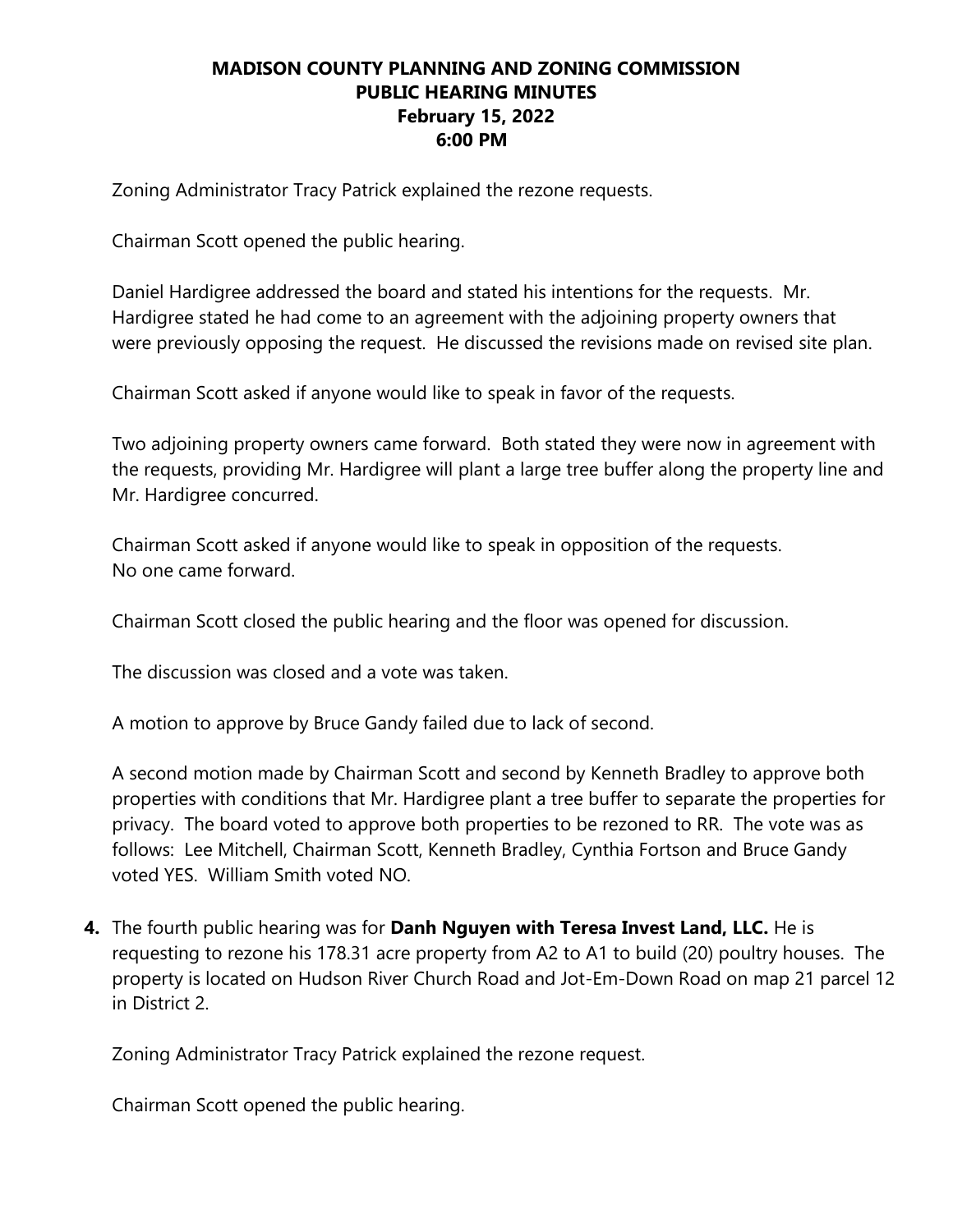Mr. Nguyen addressed the board and stated his intentions for the request.

Chairman Scott asked if anyone would like to speak in favor of the request. No one came forward.

Chairman Scott asked if anyone would like to speak in opposition of the request. Several people representing a large group came forward.

Chairman Scott asked Mr. Nguyen to come back up to allow him the opportunity to respond to any comments made.

Mr. Nguyen came forward and responded to comments and answered questions from the board.

Chairman Scott closed the public hearing and the floor was opened for discussion.

Chairman Scott asked Planning and Zoning Department Head, Christopher Roach to inform the board of the county's perspective regarding the matter and to answer any specific questions from the board.

There was discussion.

The discussion was closed and a vote was taken.

A motion by Lee Mitchell to approve the property to be rezoned from A2 to A1 with four conditions.

- 1. To set a maximum limit of ten poultry houses on the tract.
- 2. To leave an undisturbed 400' buffer around the property and add any needed additional vegetation at county's discretion.
- 3. The poultry houses be placed with exhaust blowing towards center of property.
- 4. All waste material must be removed from the property, including dead birds, and no burial pits allowed. The motion failed due to lack of a second.

A second motion made by Chairman Scott and second by Kenneth Bradley, the board voted to deny the rezone. The vote was as follows: William Smith, Chairman Scott, Kenneth Bradley, Cynthia Fortson and Bruce Gandy voted YES. Lee Mitchell voted NO.